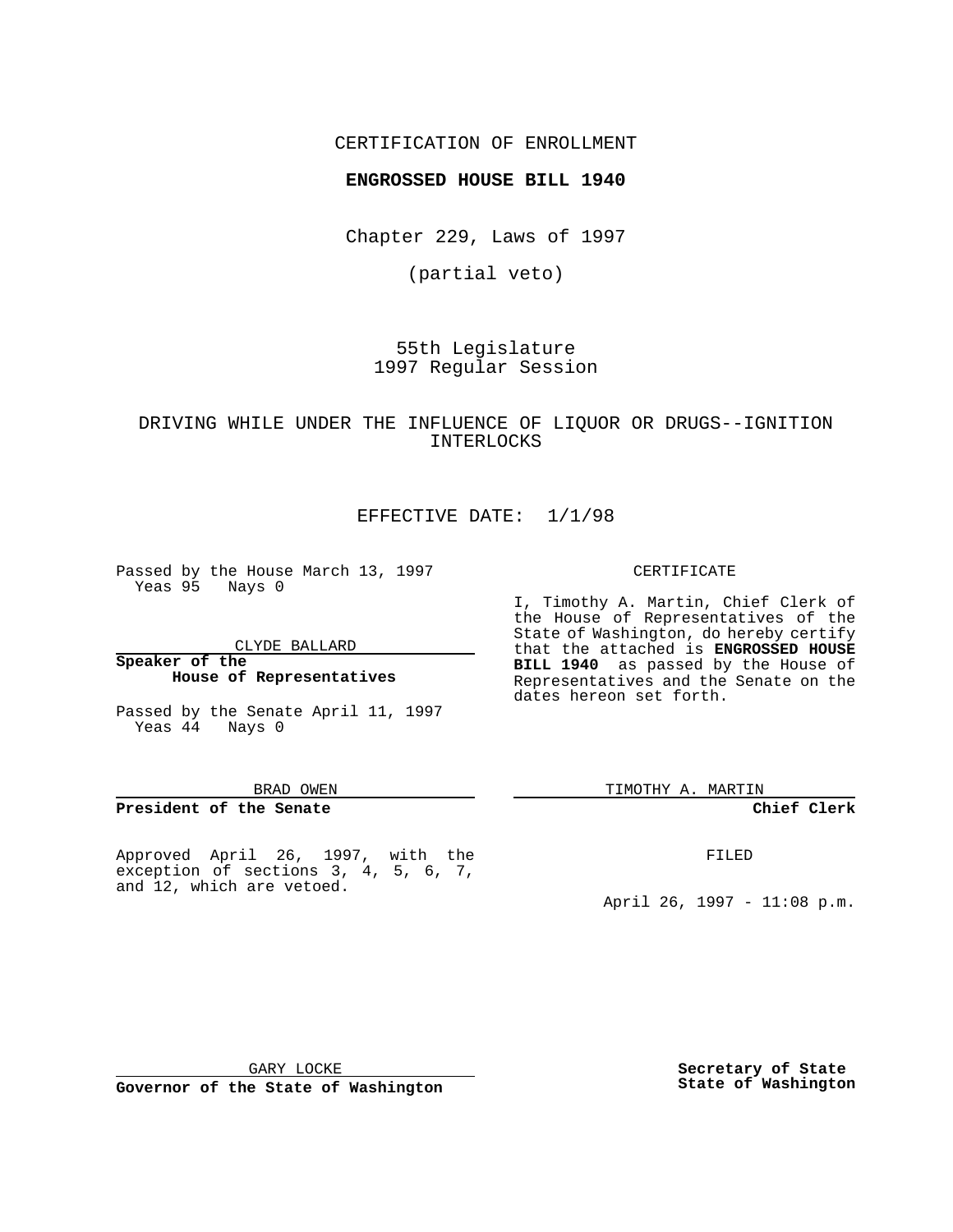# **ENGROSSED HOUSE BILL 1940** \_\_\_\_\_\_\_\_\_\_\_\_\_\_\_\_\_\_\_\_\_\_\_\_\_\_\_\_\_\_\_\_\_\_\_\_\_\_\_\_\_\_\_\_\_\_\_

\_\_\_\_\_\_\_\_\_\_\_\_\_\_\_\_\_\_\_\_\_\_\_\_\_\_\_\_\_\_\_\_\_\_\_\_\_\_\_\_\_\_\_\_\_\_\_

Passed Legislature - 1997 Regular Session

**State of Washington 55th Legislature 1997 Regular Session**

**By** Representatives Robertson, Appelwick, Sheahan, Regala, Scott, O'Brien, Ogden, Cooper, Blalock, Costa, Cole, Conway, Cody, Wolfe and Cooke

Read first time 02/14/97. Referred to Committee on Law & Justice.

 AN ACT Relating to driving while under the influence of liquor or drugs; amending RCW 10.05.090, 10.05.140, 46.20.3101, 46.20.380, 46.20.391, 46.20.394, 46.20.400, 46.20.720, 46.20.730, 46.20.740, 46.61.5055, and 46.61.5056; reenacting and amending RCW 46.63.020; adding a new section to chapter 46.04 RCW; recodifying RCW 46.20.730; prescribing penalties; and providing an effective date.

7 BE IT ENACTED BY THE LEGISLATURE OF THE STATE OF WASHINGTON:

8 **Sec. 1.** RCW 10.05.090 and 1994 c 275 s 18 are each amended to read 9 as follows:

10 If a petitioner, who has been accepted for a deferred prosecution, 11 fails or neglects to carry out and fulfill any term or condition of the 12 petitioner's treatment plan or any term or condition imposed in 13 connection with the installation of an interlock or other device under 14 RCW 46.20.720, the facility, center, institution, or agency 15 administering the treatment or the entity administering the use of the 16 device, shall immediately report such breach to the court, the 17 prosecutor, and the petitioner or petitioner's attorney of record, 18 together with its recommendation. The court upon receiving such a 19 report shall hold a hearing to determine whether the petitioner should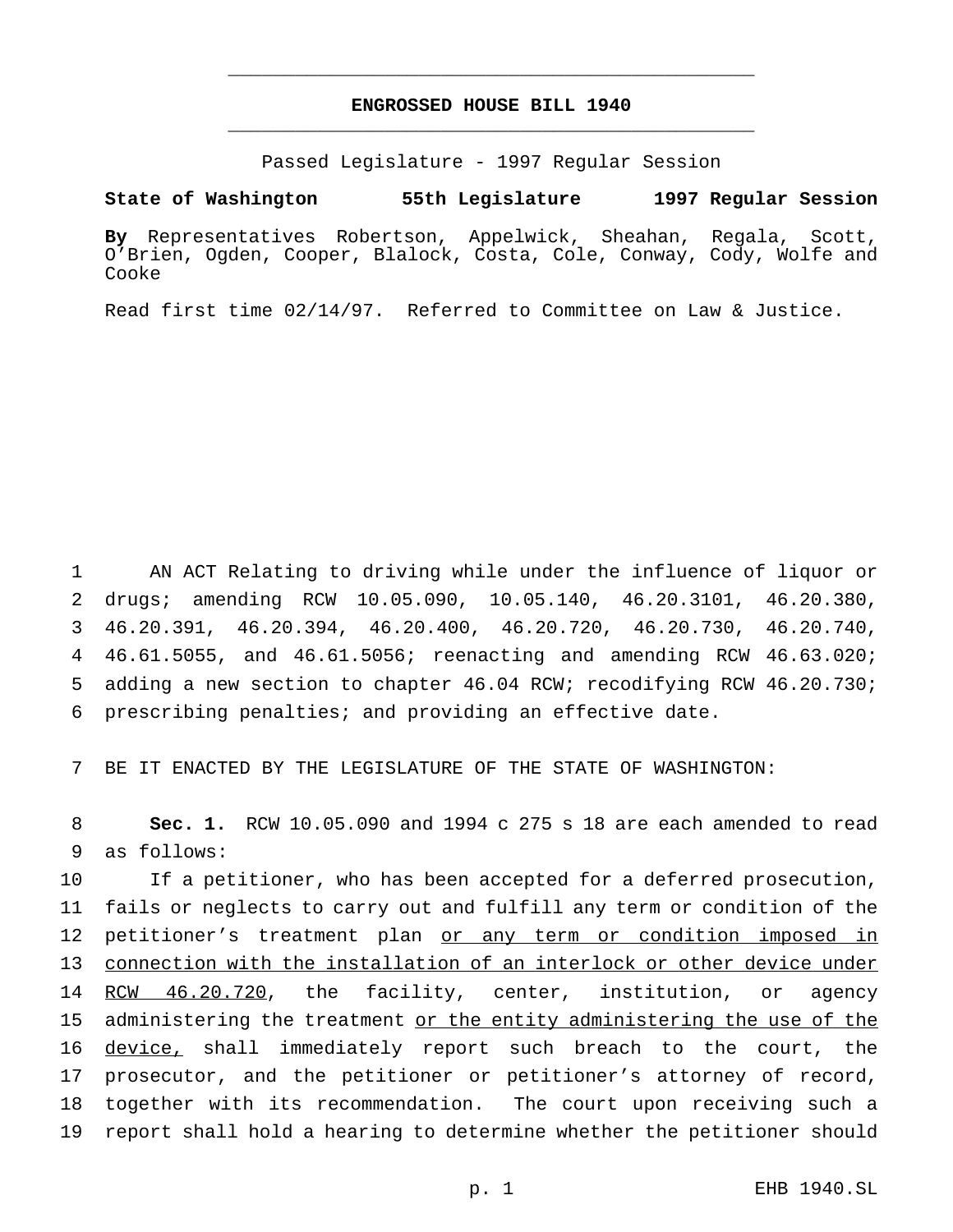be removed from the deferred prosecution program. At the hearing, evidence shall be taken of the petitioner's alleged failure to comply 3 with the treatment plan or device installation and the petitioner shall have the right to present evidence on his or her own behalf. The court shall either order that the petitioner continue on the treatment plan or be removed from deferred prosecution. If removed from deferred prosecution, the court shall enter judgment pursuant to RCW 10.05.020 and, if the charge for which the deferred prosecution was granted was a misdemeanor or gross misdemeanor under Title 46 RCW, shall notify the department of licensing of the removal and entry of judgment.

 **Sec. 2.** RCW 10.05.140 and 1991 c 247 s 1 are each amended to read as follows:

 As a condition of granting a deferred prosecution petition, the court shall order that the petitioner shall not operate a motor vehicle upon the public highways without a valid operator's license and proof of liability insurance. The amount of liability insurance shall be established by the court at not less than that established by RCW 46.29.490. As a condition of granting a deferred prosecution petition, the court may also order the installation of an interlock or other 20 device under RCW 46.20.720. As a condition of granting a deferred prosecution petition, the court may order the petitioner to make restitution and to pay costs as defined in RCW 10.01.160. The court may terminate the deferred prosecution program upon violation of this section.

 \*Sec. 3. RCW 46.20.3101 and <sup>1995</sup> <sup>c</sup> <sup>332</sup> <sup>s</sup> <sup>3</sup> are each amended to read as follows:

 Pursuant to RCW 46.20.308, the department shall suspend, revoke, or deny the arrested person's license, permit, or privilege to drive as follows:

(1) In the case of <sup>a</sup> person who has refused <sup>a</sup> test or tests:

 (a) For <sup>a</sup> first refusal within five years, where there has not been <sup>a</sup> previous incident within five years that resulted in administrative 33 action under this section, revocation or denial for ((one year)) five 34 hundred forty days;

35 (b) For a second ((or subsequent)) refusal within five years, or for <sup>a</sup> first refusal where there has been one or more previous incidents within five years that have resulted in administrative action under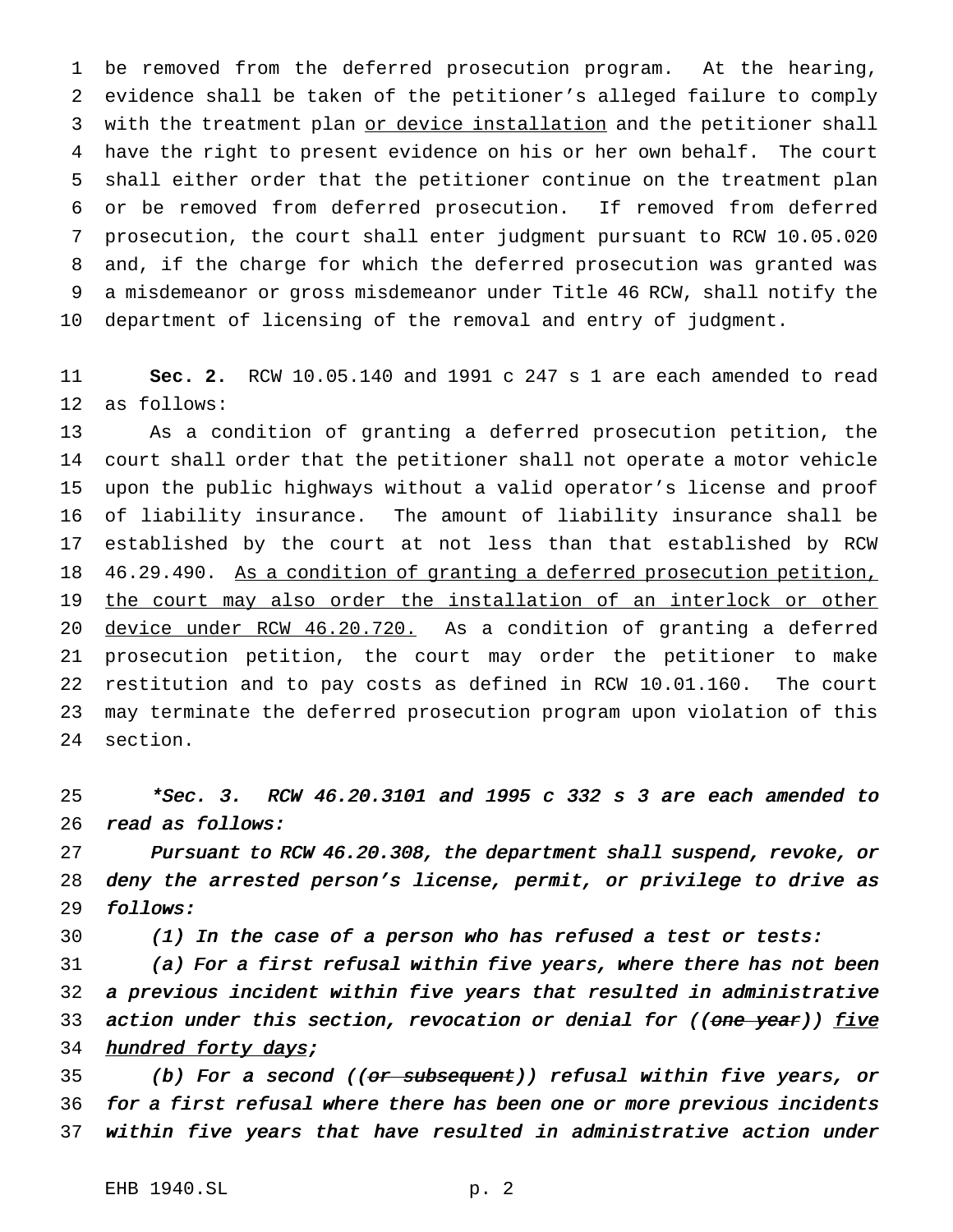1 this section, revocation or denial for (( $t$ wo)) three years or until the 2 person reaches age twenty-one, whichever is longer. <sup>A</sup> revocation 3 imposed under this subsection (1)(b) shall run consecutively to the 4 period of any suspension, revocation, or denial imposed pursuant to <sup>a</sup> 5 criminal conviction arising out of the same incident;

6 (c) For <sup>a</sup> third or subsequent refusal within five years, or for <sup>a</sup> 7 second refusal where there has been two or more previous incidents 8 within five years that have resulted in administrative action under 9 this section, revocation or denial for four years or until the person 10 reaches age twenty-one, whichever is longer. A revocation imposed 11 under this subsection  $(1)(c)$  runs consecutively to the period of any 12 suspension, revocation, or denial imposed under a criminal conviction 13 arising out of the same incident.

14 (2) In the case of an incident where <sup>a</sup> person has submitted to or 15 been administered <sup>a</sup> test or tests indicating that the alcohol 16 concentration of the person's breath or blood was 0.10 or more:

17 (a) For a first incident within five years, where there has not 18 been <sup>a</sup> previous incident within five years that resulted in 19 administrative action under this section, placement in probationary 20 status as provided in RCW 46.20.355;

21 (b) For <sup>a</sup> second or subsequent incident within five years, 22 revocation or denial for two years.

 (3) In the case of an incident where <sup>a</sup> person under age twenty-one has submitted to or been administered <sup>a</sup> test or tests indicating that the alcohol concentration of the person's breath or blood was 0.02 or 26 more:

27 (a) For <sup>a</sup> first incident within five years, suspension or denial 28 for ninety days;

29 (b) For <sup>a</sup> second or subsequent incident within five years, 30 revocation or denial for one year or until the person reaches age 31 twenty-one, whichever is longer.

32 (4) Ninety days after revocation or denial under subsection (1)(a) 33 or (2)(b) of this section, or one year after revocation or denial under 34 subsection (1)(b) or (c) of this section, the person whose license or 35 privilege has been revoked or denied may apply to the department for 36 issuance of a temporary restricted license under RCW 46.20.391 with the 37 requirement that the person have an ignition interlock or other 38 biological or technical device installed on his or her vehicle and 39 operate no other motor vehicle for the remainder of the term of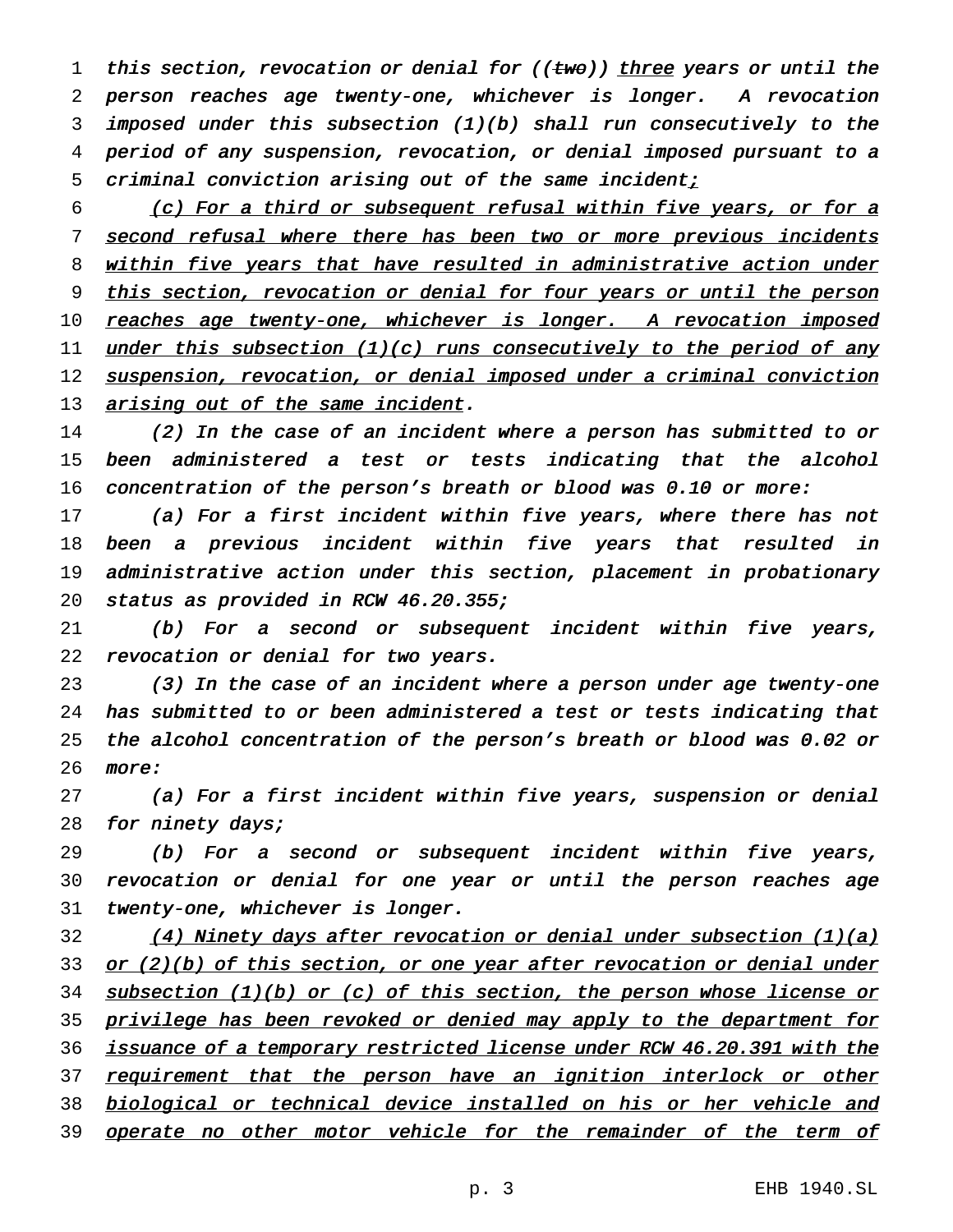1 revocation or denial. A temporary restricted license granted as the 2 result of an application under this section extends through the period 3 of any suspension, revocation, or denial imposed under a criminal 4 conviction arising out of the same incident.

5 **\*Sec. 3 was vetoed. See message at end of chapter.**

 $6$  \*Sec. 4. RCW 46.20.380 and 1985 ex.s. c 1 s 6 are each amended to 7 read as follows:

8 No person may file an application for ((<del>an occupational</del>)) a 9 temporary restricted driver's license as provided in RCW 46.20.391 10 unless he or she first pays to the director or other person authorized 11 to accept applications and fees for driver's licenses <sup>a</sup> fee of twenty-12 five dollars. The applicant shall receive upon payment an official 13 receipt for the payment of such fee. All such fees shall be forwarded 14 to the director who shall transmit such fees to the state treasurer in 15 the same manner as other driver's license fees.

16 **\*Sec. 4 was vetoed. See message at end of chapter.**

17 \*Sec. 5. RCW 46.20.391 and <sup>1995</sup> <sup>c</sup> <sup>332</sup> <sup>s</sup> <sup>12</sup> are each amended to 18 read as follows:

19 (1) Any person licensed under this chapter who is convicted of an 20 offense relating to motor vehicles for which suspension or revocation 21 of the driver's license is mandatory, other than vehicular homicide or 22 vehicular assault, or any person authorized to apply under RCW 23 46.20.3101, may submit to the department an application for ((an 24 <del>occupational</del>)) <u>a temporary restricted</u> driver's license. The 25 department, upon receipt of the prescribed fee and upon determining 26 that the petitioner is ((engaged in an occupation or trade that makes 27 <del>it essential that the petitioner operate a motor vehicle</del>)) <u>eligible to</u> 28 receive the license under subsection (3) of this section, may issue 29 ((an occupational)) a temporary restricted driver's license and may set 30 definite restrictions as provided in RCW 46.20.394. No person may 31 petition for, and the department shall not issue, ((<del>an occupational</del>)) 32 a temporary restricted driver's license that is effective during the 33 first:

34 (a) Thirty days of any suspension ((<del>or revocation</del>)) imposed ((<del>for</del> 35 a violation of RCW 46.61.502 or 46.61.504)) under RCW 46.61.5055(1)(a); 36 (b) Thirty days of a revocation imposed under RCW 46.61.5055(1)(b); 37 (c) Ninety days of a revocation imposed under RCW  $46.20.3101(1)(a)$ 38 <u>or (2)(b);</u>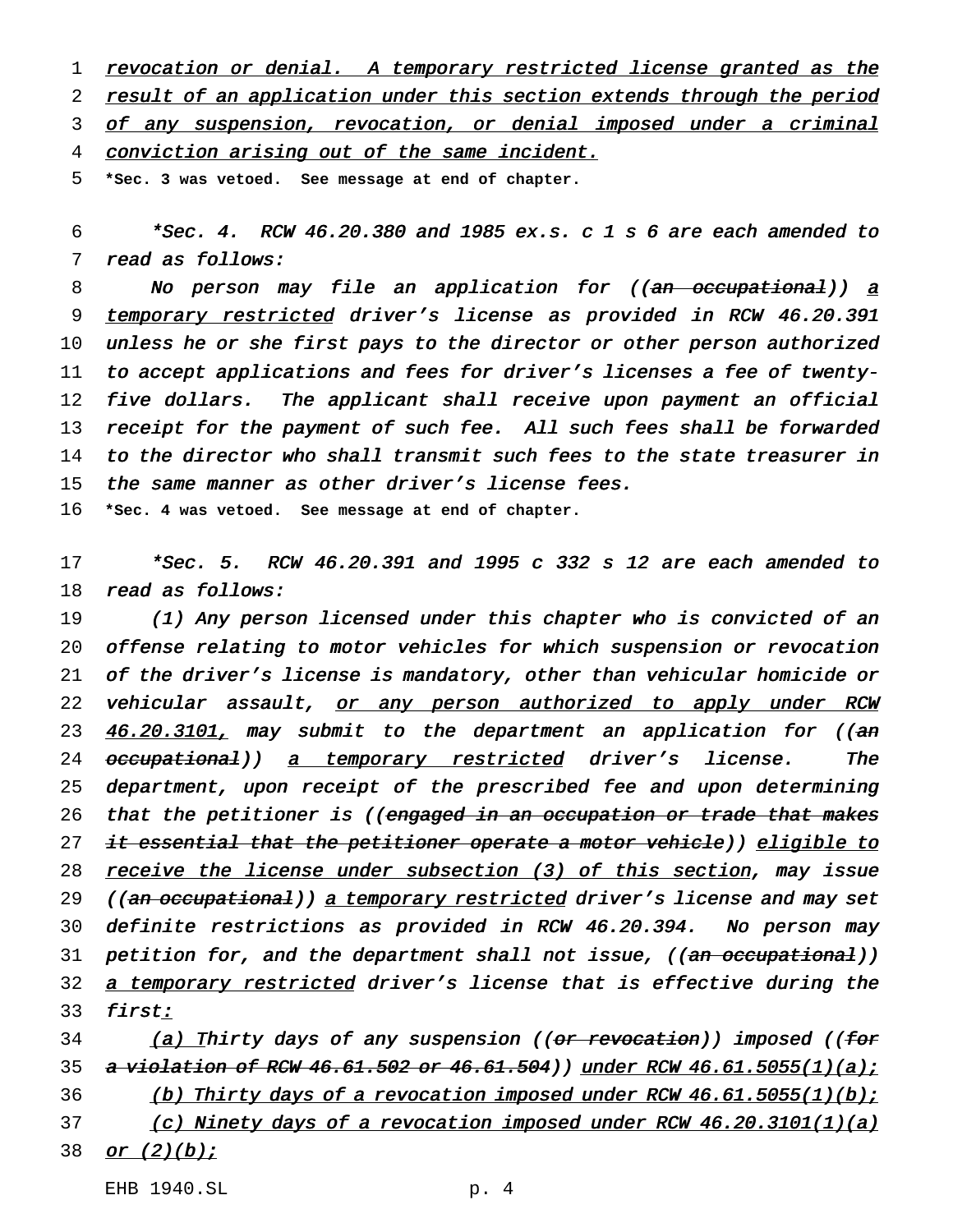1 (d) One year of <sup>a</sup> revocation imposed under RCW 46.61.5055 (2) or 2 (3) or 46.20.3101(1) (b) or (c).

3 A petitioner under (b), (c), or (d) of this subsection must also 4 agree to have an ignition interlock or other biological or technical 5 device installed on his or her vehicle and operate no other motor 6 vehicle during the term of revocation. <sup>A</sup> temporary restricted license 7 issued after <sup>a</sup> suspension or revocation under RCW 46.61.5055 or 8 46.20.3101 extends through the entire period of any concurrent or 9 consecutive suspensions or revocations that may be imposed as the 10 result of both administrative action and criminal conviction arising 11 out of the same incident.

12  $(2)$  A person aggrieved by the decision of the department on the 13 application for ((an occupational)) a temporary restricted driver's 14 license may request <sup>a</sup> hearing as provided by rule of the department.

15 (((2))) (3) An applicant for ((an occupational)) a temporary 16 restricted driver's license is eligible to receive such license only 17 if:

 (a) Within one year immediately preceding the date of the offense that gave rise to the present conviction, the applicant has not committed any offense relating to motor vehicles for which suspension 21 or revocation of a driver's license is mandatory; and

22 (b) Within five years immediately preceding the date of the offense 23 that gave rise to the present conviction, the applicant has not 24 committed ((any of the following offenses: (i) Driving or being in 25 actual physical control of a motor vehicle while under the influence of 26 intoxicating liquor;  $(ii)$ ) vehicular homicide under RCW 46.61.520((;)) 27 or  $((\{\text{iii}\})$  vehicular assault under RCW 46.61.522; and

28 (c) The applicant meets at least one of the following qualifying 29 circumstances: (i) Is engaged in an occupation or trade that makes it 30 essential that he or she operate a motor vehicle; (ii) is undergoing 31 continuing health care or providing continuing health care to another 32 who is dependent upon the applicant; (iii) is enrolled in an 33 educational institution and pursuing a course of study leading to a 34 diploma, degree, or other certification of successful educational 35 completion; (iv) is undergoing substance abuse treatment; or (v) is 36 fulfilling court-ordered community service responsibilities; and

37 (d) The applicant files satisfactory proof of financial 38 responsibility pursuant to chapter 46.29 RCW.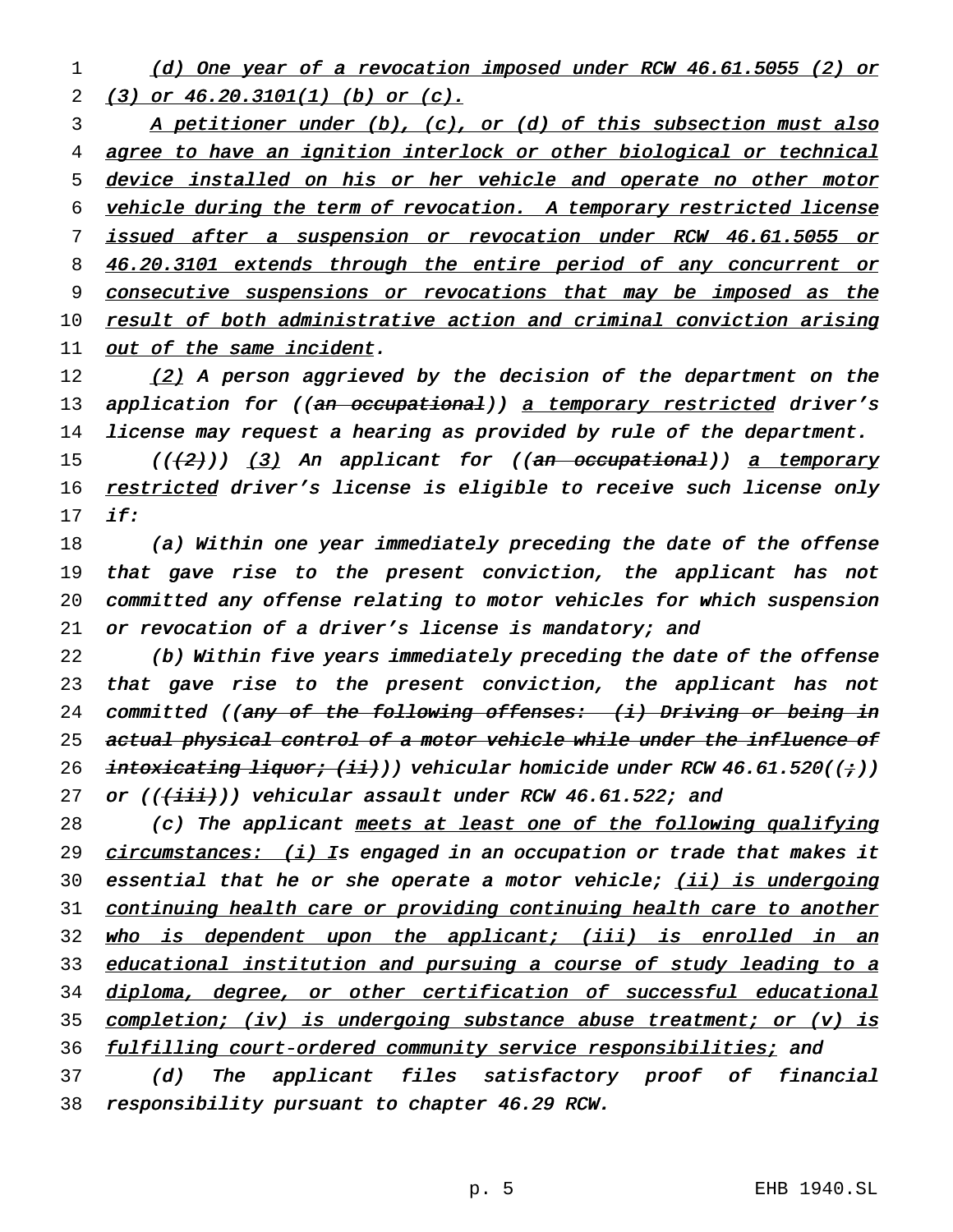1 (((3))) (4) The director shall cancel ((an occupational)) a 2 temporary restricted driver's license upon receipt of notice that the holder thereof has been convicted of operating <sup>a</sup> motor vehicle in violation of its restrictions, or of an offense that pursuant to chapter 46.20 RCW would warrant suspension or revocation of <sup>a</sup> regular driver's license. The cancellation is effective as of the date of the conviction, and continues with the same force and effect as any suspension or revocation under this title.

9 **\*Sec. 5 was vetoed. See message at end of chapter.**

10 \*Sec. 6. RCW 46.20.394 and <sup>1983</sup> <sup>c</sup> <sup>165</sup> <sup>s</sup> <sup>26</sup> are each amended to 11 read as follows:

12 In issuing ((<del>an occupational</del>)) <u>a temporary restricted</u> driver's 13 license under RCW 46.20.391, the department shall describe the ((type 14 of occupation permitted)) qualifying circumstances and shall set forth 15 in detail the specific hours of the day during which the person may 16 drive to and from his ((place of work)) or her home, which may not 17 exceed twelve hours in any one day; the days of the week during which 18 the license may be used; and the general routes over which the person 19 may travel. These restrictions shall be prepared in written form by 20 the department, which document shall be carried in the vehicle at all 21 times and presented to <sup>a</sup> law enforcement officer under the same terms 22 as the ((occupational)) temporary restricted driver's license. Any 23 violation of the restrictions constitutes <sup>a</sup> violation of RCW 46.20.342 24 and subjects the person to all procedures and penalties therefor. 25 **\*Sec. 6 was vetoed. See message at end of chapter.**

26 \*Sec. 7. RCW 46.20.400 and <sup>1967</sup> <sup>c</sup> <sup>32</sup> <sup>s</sup> <sup>33</sup> are each amended to read 27 as follows:

28 If ((an occupational)) a temporary restricted driver's license is 29 issued and is not revoked during the period for which issued the 30 licensee may obtain <sup>a</sup> new driver's license at the end of such period, 31 but no new driver's ((permit shall)) license may be issued to such 32 person until he or she surrenders his ((occupational)) or her temporary 33 restricted driver's license and his or her copy of the order and the 34 director is satisfied that he or she complies with all other provisions 35 of law relative to the issuance of <sup>a</sup> driver's license.

36 **\*Sec. 7 was vetoed. See message at end of chapter.**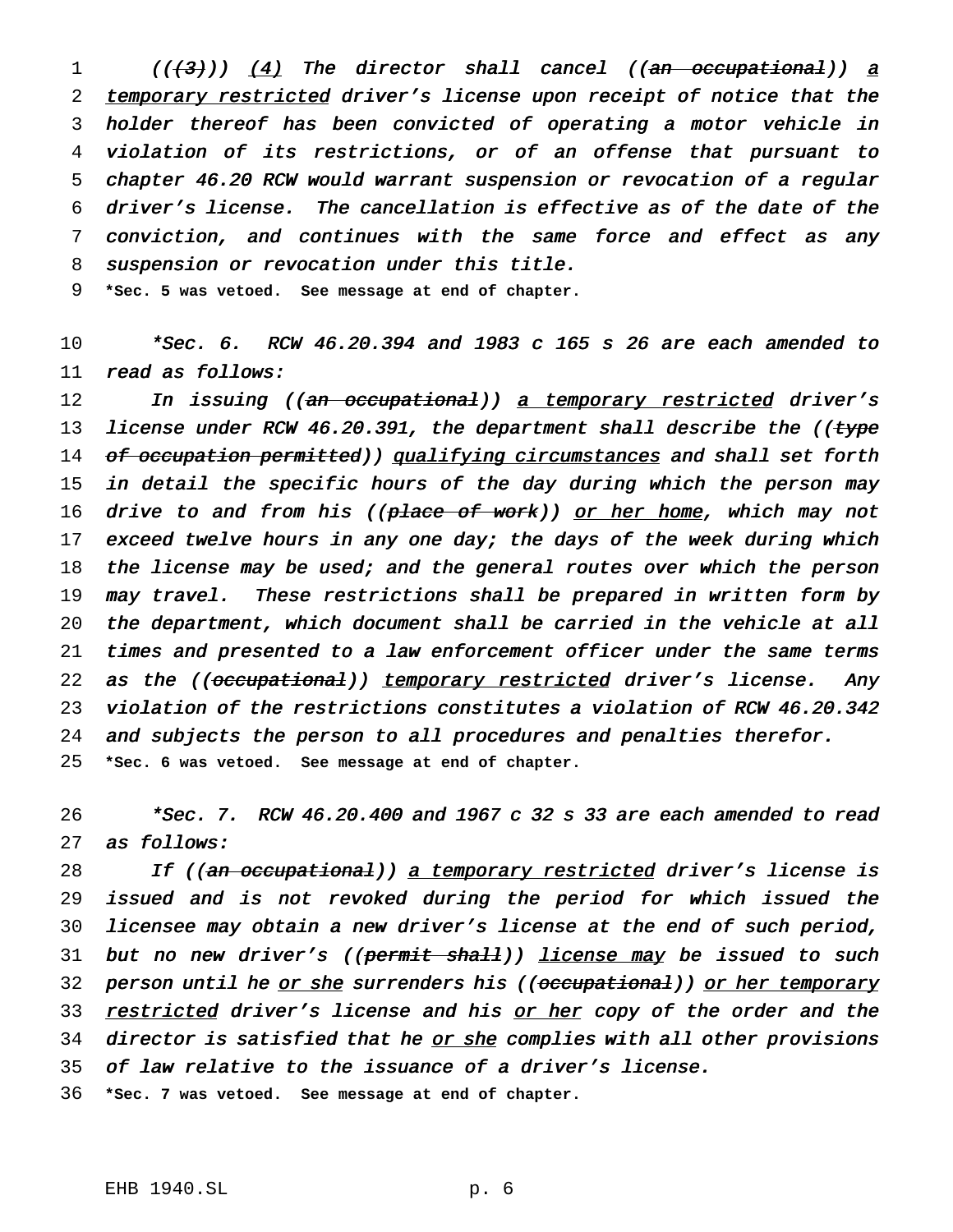**Sec. 8.** RCW 46.20.720 and 1994 c 275 s 22 are each amended to read as follows:

3 The court may order that after a period of suspension, revocation, 4 or denial of driving privileges, and for up to as long as the court has 5 jurisdiction, any person convicted of any offense involving the use, consumption, or possession of alcohol while operating a motor vehicle 7 (( $\pm$ o)) may drive only a motor vehicle equipped with a functioning 8 ignition interlock or other biological or technical device( $\overline{(-\text{and the}}$ 9 restriction shall be for a period of not less than six months)).

 The court shall establish a specific calibration setting at which the ignition interlock or other biological or technical device will prevent the motor vehicle from being started and the period of time that the person shall be subject to the restriction.

 For purposes of this section, "convicted" means being found guilty of an offense or being placed on a deferred prosecution program under chapter 10.05 RCW.

 **Sec. 9.** RCW 46.20.730 and 1994 c 275 s 23 are each amended to read as follows:

19 ((For the purposes of RCW 46.20.720, 46.20.740, and 46.20.750,)) 20 "Ignition interlock device" means breath alcohol ((analyzed)) analyzing 21 ignition equipment, certified by the state ((commission on equipment)) 22 patrol, designed to prevent a motor vehicle from being operated by a person who has consumed an alcoholic beverage, and "other biological or technical device" means any device meeting the standards of the National Highway Traffic Safety Administration or the state 26 ((commission on equipment)) patrol, designed to prevent the operation of a motor vehicle by a person who is impaired by alcohol or drugs. 28 The ((commission)) state patrol shall by rule provide standards for the certification, installation, repair, and removal of the devices.

 **Sec. 10.** RCW 46.20.740 and 1994 c 275 s 24 are each amended to read as follows:

32 (1) The department shall attach or imprint a notation on the driver's license of any person restricted under RCW 46.20.720 stating that the person may operate only a motor vehicle equipped with an ignition interlock or other biological or technical device.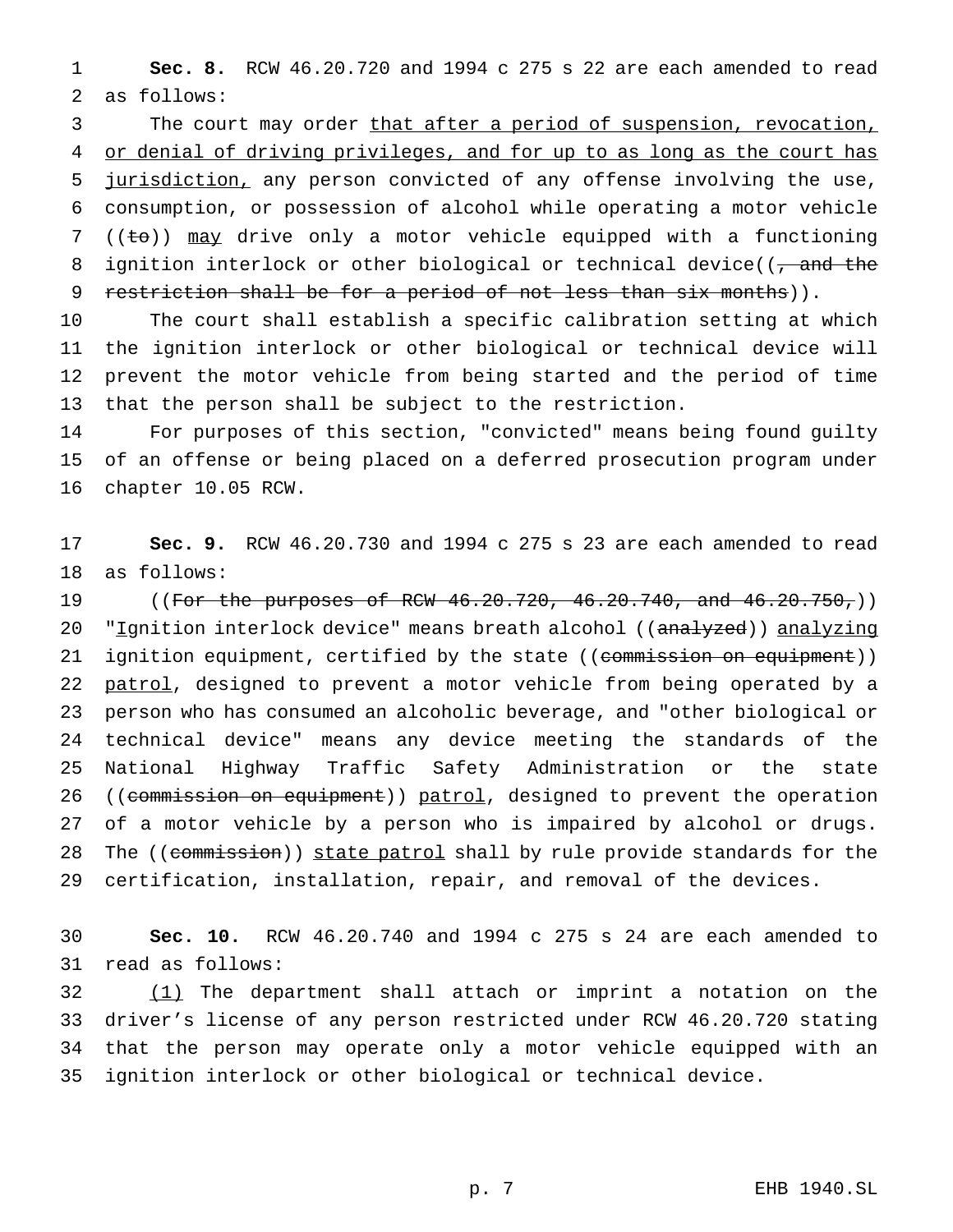(2) It is a misdemeanor for a person with such a notation on his or her driver's license to operate a motor vehicle that is not so 3 equipped.

 **Sec. 11.** RCW 46.61.5055 and 1996 c 307 s 3 are each amended to read as follows:

 (1) A person who is convicted of a violation of RCW 46.61.502 or 46.61.504 and who has no prior offense within five years shall be punished as follows:

 (a) In the case of a person whose alcohol concentration was less than 0.15, or for whom for reasons other than the person's refusal to take a test offered pursuant to RCW 46.20.308 there is no test result indicating the person's alcohol concentration:

 (i) By imprisonment for not less than one day nor more than one year. Twenty-four consecutive hours of the imprisonment may not be suspended or deferred unless the court finds that the imposition of this mandatory minimum sentence would impose a substantial risk to the offender's physical or mental well-being. Whenever the mandatory minimum sentence is suspended or deferred, the court shall state in writing the reason for granting the suspension or deferral and the facts upon which the suspension or deferral is based; and

 (ii) By a fine of not less than three hundred fifty dollars nor more than five thousand dollars. Three hundred fifty dollars of the fine may not be suspended or deferred unless the court finds the 24 offender to be indigent; and

 (iii) By suspension of the offender's license or permit to drive, or suspension of any nonresident privilege to drive, for a period of ninety days. The period of license, permit, or privilege suspension may not be suspended. The court shall notify the department of licensing of the conviction, and upon receiving notification of the conviction the department shall suspend the offender's license, permit, or privilege; or

 (b) In the case of a person whose alcohol concentration was at least 0.15, or for whom by reason of the person's refusal to take a test offered pursuant to RCW 46.20.308 there is no test result indicating the person's alcohol concentration:

 (i) By imprisonment for not less than two days nor more than one year. Two consecutive days of the imprisonment may not be suspended or deferred unless the court finds that the imposition of this mandatory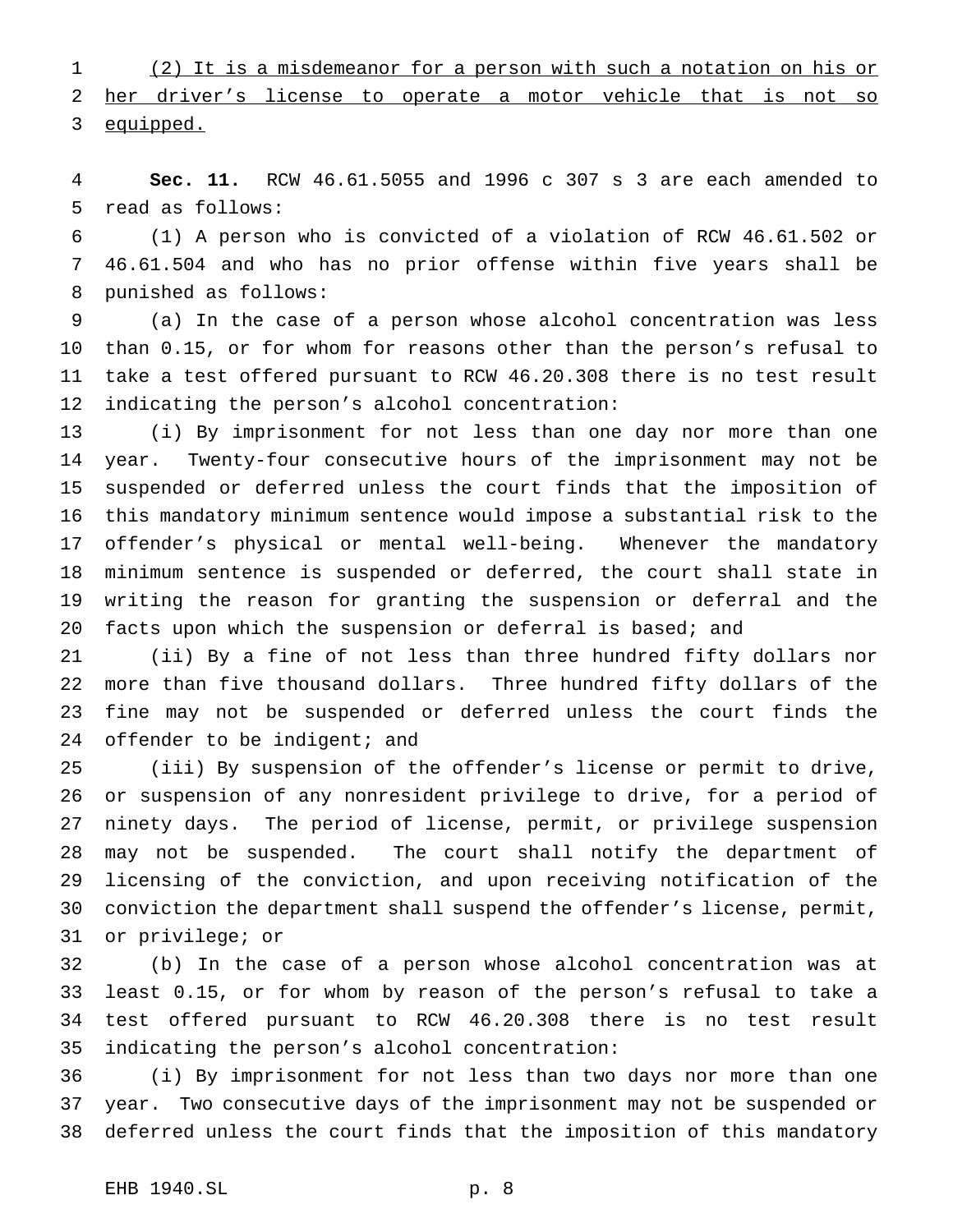minimum sentence would impose a substantial risk to the offender's physical or mental well-being. Whenever the mandatory minimum sentence is suspended or deferred, the court shall state in writing the reason for granting the suspension or deferral and the facts upon which the suspension or deferral is based; and

 (ii) By a fine of not less than five hundred dollars nor more than five thousand dollars. Five hundred dollars of the fine may not be suspended or deferred unless the court finds the offender to be indigent; and

10 (iii) By ((suspension)) revocation of the offender's license or permit to drive, or suspension of any nonresident privilege to drive, 12 for a period of one ((hundred twenty days)) year. The period of license, permit, or privilege suspension may not be suspended. The court shall notify the department of licensing of the conviction, and upon receiving notification of the conviction the department shall suspend the offender's license, permit, or privilege.

 (2) A person who is convicted of a violation of RCW 46.61.502 or 46.61.504 and who has one prior offense within five years shall be punished as follows:

 (a) In the case of a person whose alcohol concentration was less than 0.15, or for whom for reasons other than the person's refusal to take a test offered pursuant to RCW 46.20.308 there is no test result indicating the person's alcohol concentration:

 (i) By imprisonment for not less than thirty days nor more than one year. Thirty days of the imprisonment may not be suspended or deferred unless the court finds that the imposition of this mandatory minimum sentence would impose a substantial risk to the offender's physical or mental well-being. Whenever the mandatory minimum sentence is suspended or deferred, the court shall state in writing the reason for granting the suspension or deferral and the facts upon which the suspension or deferral is based; and

 (ii) By a fine of not less than five hundred dollars nor more than five thousand dollars. Five hundred dollars of the fine may not be suspended or deferred unless the court finds the offender to be indigent; and

 (iii) By revocation of the offender's license or permit to drive, or suspension of any nonresident privilege to drive, for a period of 38 ((one)) two years. The period of license, permit, or privilege revocation may not be suspended. The court shall notify the department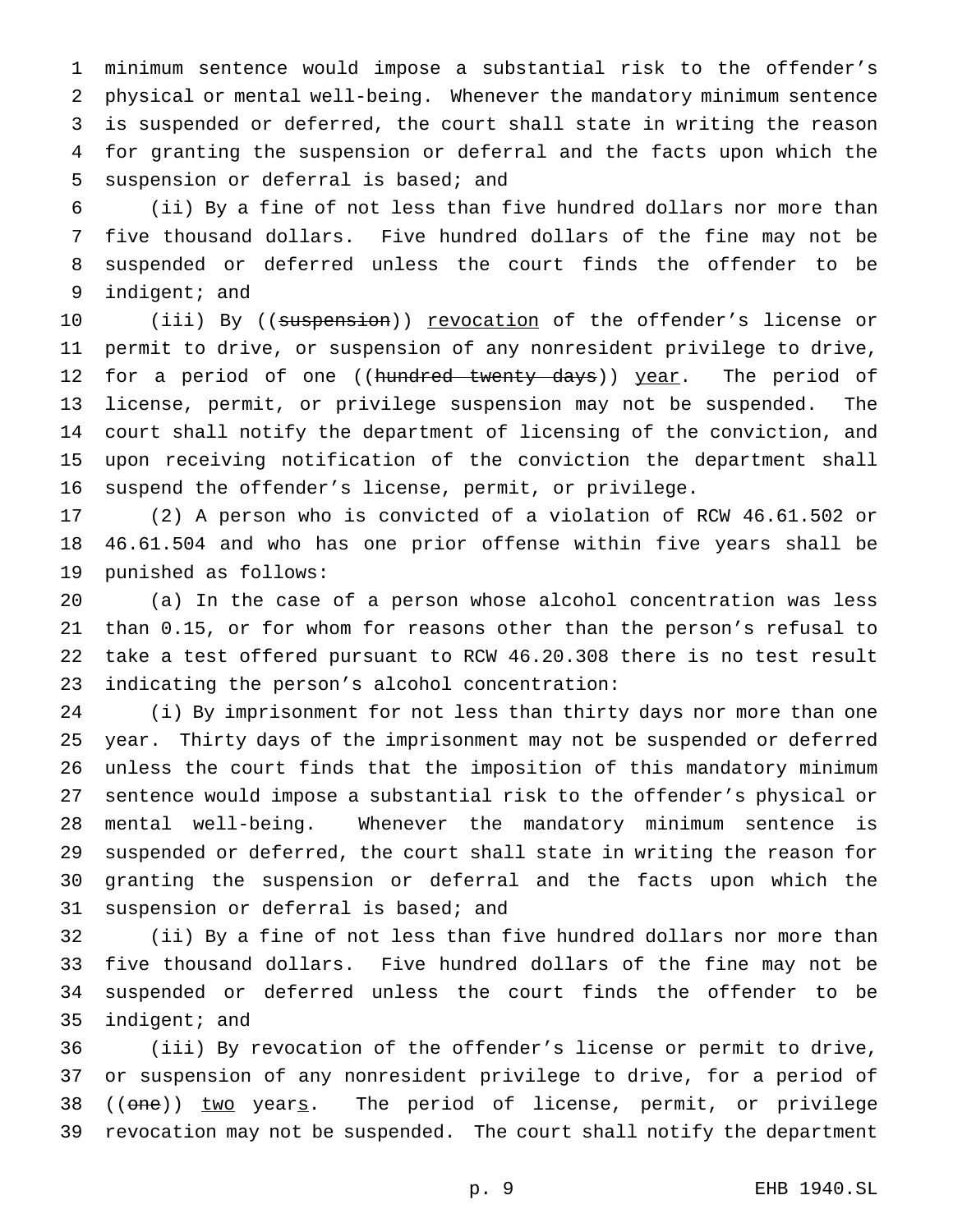of licensing of the conviction, and upon receiving notification of the conviction the department shall revoke the offender's license, permit, or privilege; or

 (b) In the case of a person whose alcohol concentration was at least 0.15, or for whom by reason of the person's refusal to take a test offered pursuant to RCW 46.20.308 there is no test result indicating the person's alcohol concentration:

 (i) By imprisonment for not less than forty-five days nor more than one year. Forty-five days of the imprisonment may not be suspended or deferred unless the court finds that the imposition of this mandatory minimum sentence would impose a substantial risk to the offender's physical or mental well-being. Whenever the mandatory minimum sentence is suspended or deferred, the court shall state in writing the reason for granting the suspension or deferral and the facts upon which the suspension or deferral is based; and

 (ii) By a fine of not less than seven hundred fifty dollars nor more than five thousand dollars. Seven hundred fifty dollars of the fine may not be suspended or deferred unless the court finds the 19 offender to be indigent; and

 (iii) By revocation of the offender's license or permit to drive, or suspension of any nonresident privilege to drive, for a period of 22 ((four hundred fifty)) nine hundred days. The period of license, permit, or privilege revocation may not be suspended. The court shall notify the department of licensing of the conviction, and upon receiving notification of the conviction the department shall revoke the offender's license, permit, or privilege.

 (3) A person who is convicted of a violation of RCW 46.61.502 or 46.61.504 and who has two or more prior offenses within five years shall be punished as follows:

 (a) In the case of a person whose alcohol concentration was less than 0.15, or for whom for reasons other than the person's refusal to take a test offered pursuant to RCW 46.20.308 there is no test result indicating the person's alcohol concentration:

 (i) By imprisonment for not less than ninety days nor more than one year. Ninety days of the imprisonment may not be suspended or deferred unless the court finds that the imposition of this mandatory minimum sentence would impose a substantial risk to the offender's physical or mental well-being. Whenever the mandatory minimum sentence is suspended or deferred, the court shall state in writing the reason for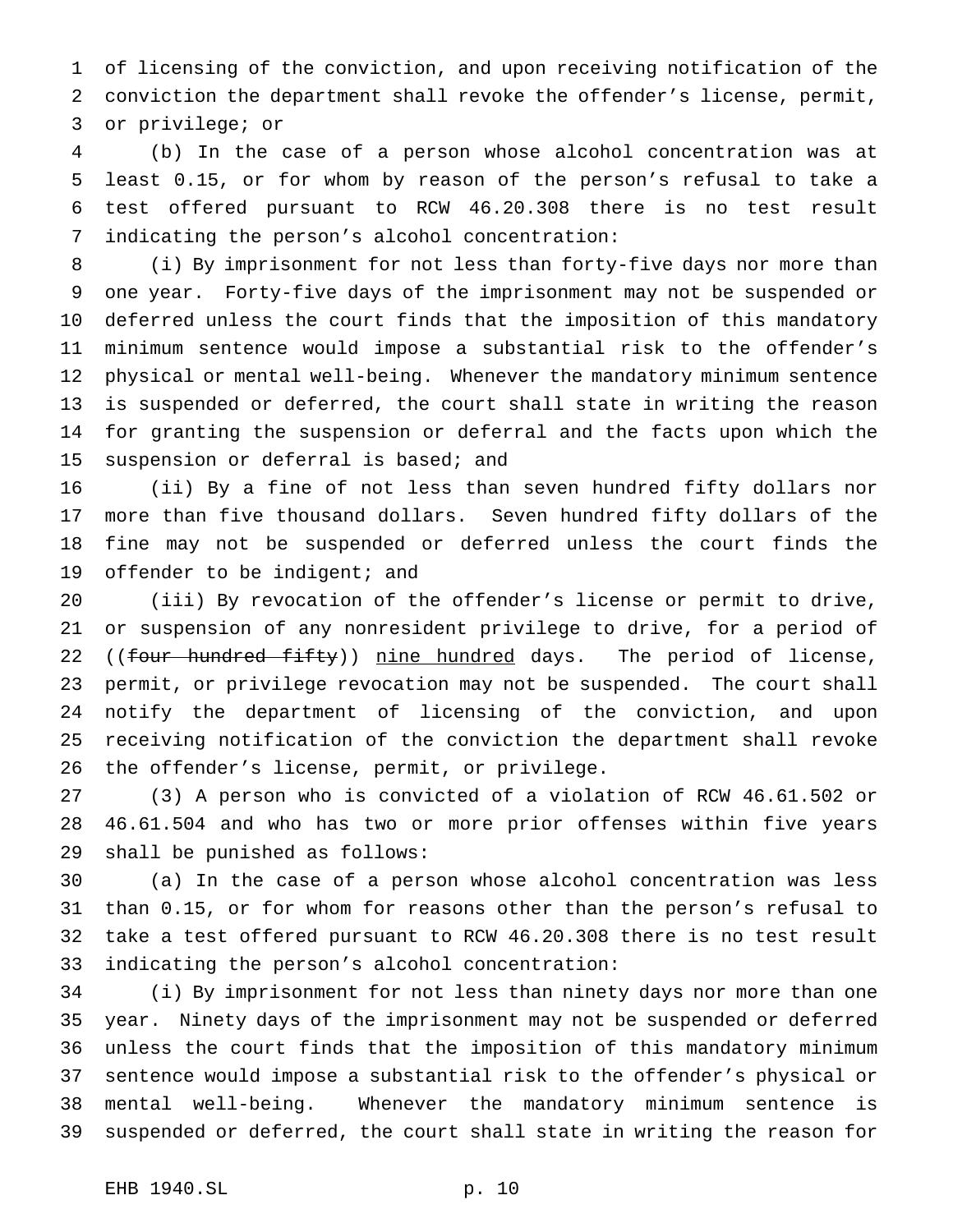granting the suspension or deferral and the facts upon which the suspension or deferral is based; and

 (ii) By a fine of not less than one thousand dollars nor more than five thousand dollars. One thousand dollars of the fine may not be suspended or deferred unless the court finds the offender to be indigent; and

 (iii) By revocation of the offender's license or permit to drive, or suspension of any nonresident privilege to drive, for a period of 9 ((two)) three years. The period of license, permit, or privilege revocation may not be suspended. The court shall notify the department of licensing of the conviction, and upon receiving notification of the conviction the department shall revoke the offender's license, permit, or privilege; or

 (b) In the case of a person whose alcohol concentration was at least 0.15, or for whom by reason of the person's refusal to take a test offered pursuant to RCW 46.20.308 there is no test result indicating the person's alcohol concentration:

 (i) By imprisonment for not less than one hundred twenty days nor more than one year. One hundred twenty days of the imprisonment may not be suspended or deferred unless the court finds that the imposition of this mandatory minimum sentence would impose a substantial risk to the offender's physical or mental well-being. Whenever the mandatory minimum sentence is suspended or deferred, the court shall state in writing the reason for granting the suspension or deferral and the 25 facts upon which the suspension or deferral is based; and

 (ii) By a fine of not less than one thousand five hundred dollars nor more than five thousand dollars. One thousand five hundred dollars of the fine may not be suspended or deferred unless the court finds the 29 offender to be indigent; and

 (iii) By revocation of the offender's license or permit to drive, or suspension of any nonresident privilege to drive, for a period of 32 ((three)) four years. The period of license, permit, or privilege revocation may not be suspended. The court shall notify the department of licensing of the conviction, and upon receiving notification of the conviction the department shall revoke the offender's license, permit, or privilege.

 (4) In exercising its discretion in setting penalties within the limits allowed by this section, the court shall particularly consider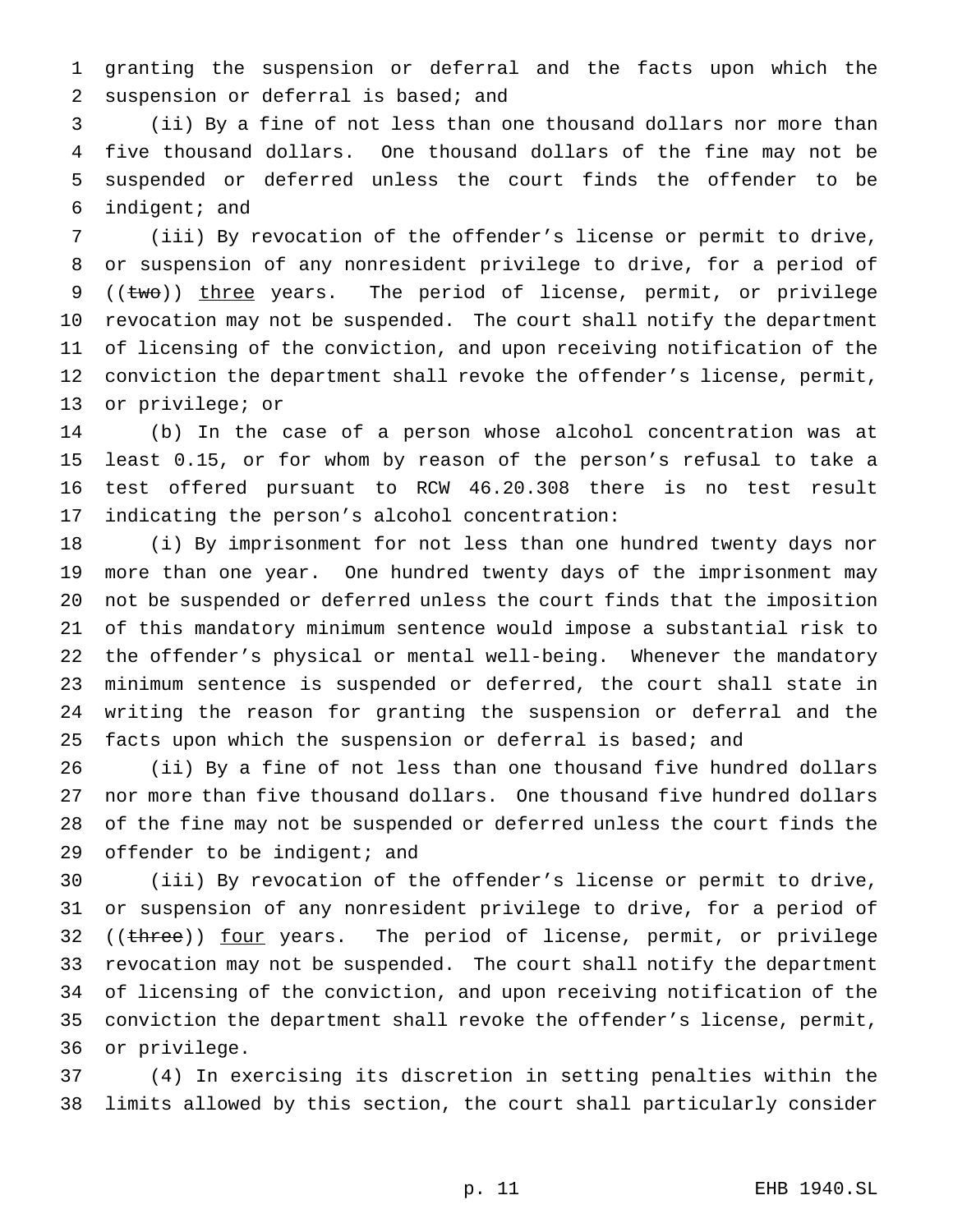whether the person's driving at the time of the offense was responsible for injury or damage to another or another's property.

 (5) An offender punishable under this section is subject to the alcohol assessment and treatment provisions of RCW 46.61.5056.

 (6) After expiration of any period of suspension or revocation of the offender's license, permit, or privilege to drive required by this section, the department shall place the offender's driving privilege in probationary status pursuant to RCW 46.20.355.

 (7)(a) In addition to any nonsuspendable and nondeferrable jail sentence required by this section, whenever the court imposes less than one year in jail, the court shall also suspend but shall not defer a period of confinement for a period not exceeding two years. The court shall impose conditions of probation that include: (i) Not driving a motor vehicle within this state without a valid license to drive and proof of financial responsibility for the future; (ii) not driving a motor vehicle within this state while having an alcohol concentration of 0.08 or more within two hours after driving; and (iii) not refusing to submit to a test of his or her breath or blood to determine alcohol concentration upon request of a law enforcement officer who has reasonable grounds to believe the person was driving or was in actual physical control of a motor vehicle within this state while under the influence of intoxicating liquor. The court may impose conditions of 23 probation that include nonrepetition, installation of an ignition 24 interlock or other biological or technical device on the probationer's 25 motor vehicle, alcohol or drug treatment, supervised probation, or other conditions that may be appropriate. The sentence may be imposed in whole or in part upon violation of a condition of probation during the suspension period.

 (b) For each violation of mandatory conditions of probation under 30 (a)(i) and (ii) or  $(a)(i)$  and (iii) of this subsection, the court shall order the convicted person to be confined for thirty days, which shall not be suspended or deferred.

 (c) For each incident involving a violation of a mandatory condition of probation imposed under this subsection, the license, permit, or privilege to drive of the person shall be suspended by the court for thirty days or, if such license, permit, or privilege to drive already is suspended, revoked, or denied at the time the finding of probation violation is made, the suspension, revocation, or denial then in effect shall be extended by thirty days. The court shall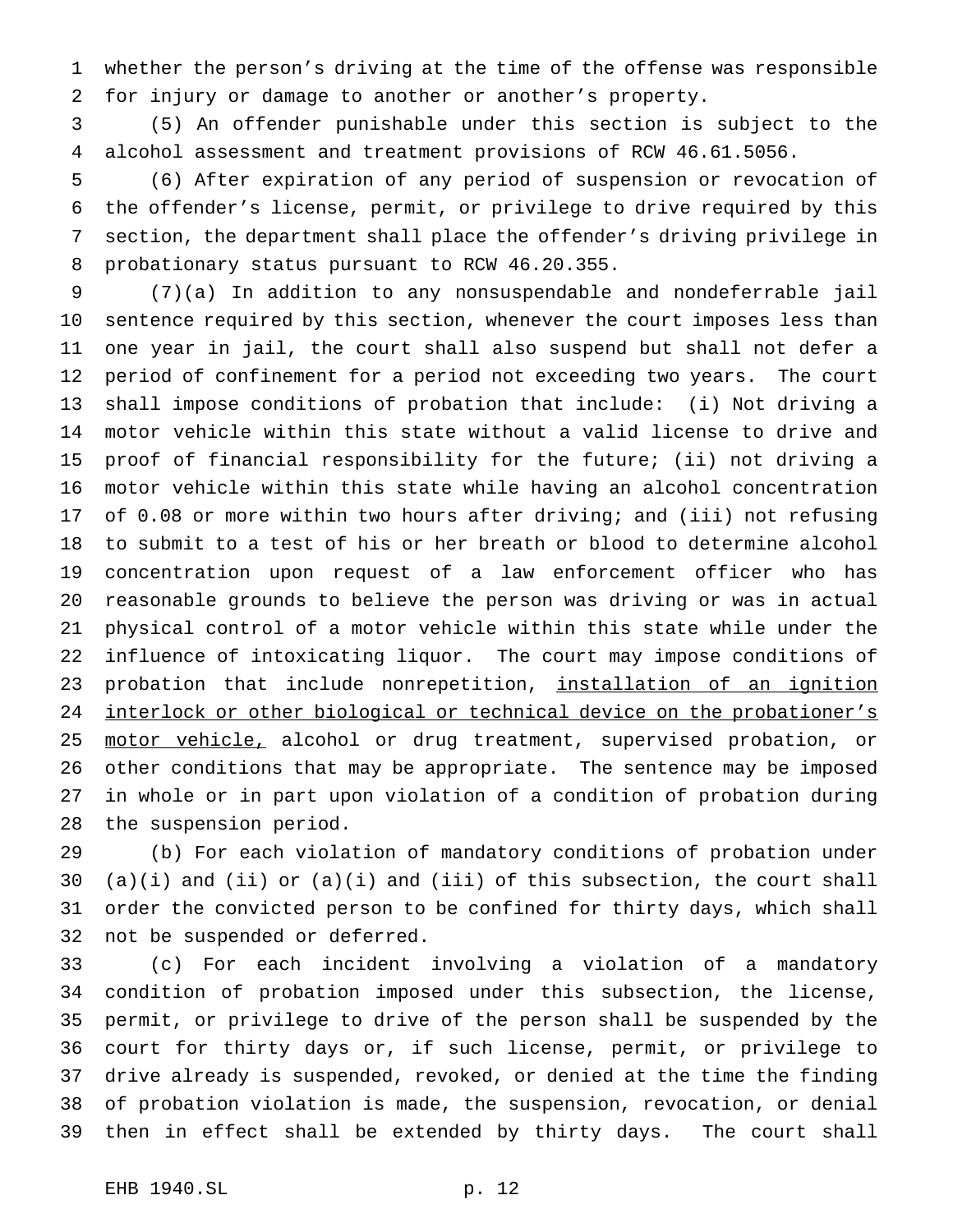notify the department of any suspension, revocation, or denial or any extension of a suspension, revocation, or denial imposed under this subsection.

(8)(a) A "prior offense" means any of the following:

 (i) A conviction for a violation of RCW 46.61.502 or an equivalent local ordinance;

 (ii) A conviction for a violation of RCW 46.61.504 or an equivalent local ordinance;

 (iii) A conviction for a violation of RCW 46.61.520 committed while under the influence of intoxicating liquor or any drug;

 (iv) A conviction for a violation of RCW 46.61.522 committed while under the influence of intoxicating liquor or any drug;

 (v) A conviction for a violation of RCW 46.61.525(1) or an equivalent local ordinance, if the conviction is the result of a charge that was originally filed as a violation of RCW 46.61.502 or 46.61.504, or an equivalent local ordinance, or of RCW 46.61.520 or 46.61.522;

 (vi) An out-of-state conviction for a violation that would have 18 been a violation of  $(a)(i)$ ,  $(ii)$ ,  $(iii)$ ,  $(iv)$ , or  $(v)$  of this subsection if committed in this state;

 (vii) A deferred prosecution under chapter 10.05 RCW granted in a prosecution for a violation of RCW 46.61.502, 46.61.504, or an equivalent local ordinance; or

 (viii) A deferred prosecution under chapter 10.05 RCW granted in a prosecution for a violation of RCW 46.61.525(1), or an equivalent local ordinance, if the charge under which the deferred prosecution was granted was originally filed as a violation of RCW 46.61.502 or 27 ((46.61.502)) 46.61.504, or an equivalent local ordinance, or of RCW 46.61.520 or 46.61.522.

 (b) "Within five years" means that the arrest for a prior offense occurred within five years of the arrest for the current offense.

 \*Sec. 12. RCW 46.61.5056 and <sup>1995</sup> <sup>c</sup> <sup>332</sup> <sup>s</sup> <sup>14</sup> are each amended to read as follows:

 (1) <sup>A</sup> person subject to alcohol assessment and treatment under RCW 46.61.5055 shall be required by the court to complete <sup>a</sup> course in an alcohol information school approved by the department of social and health services or to complete more intensive treatment in <sup>a</sup> program approved by the department of social and health services, as determined by the court. The court shall notify the department of licensing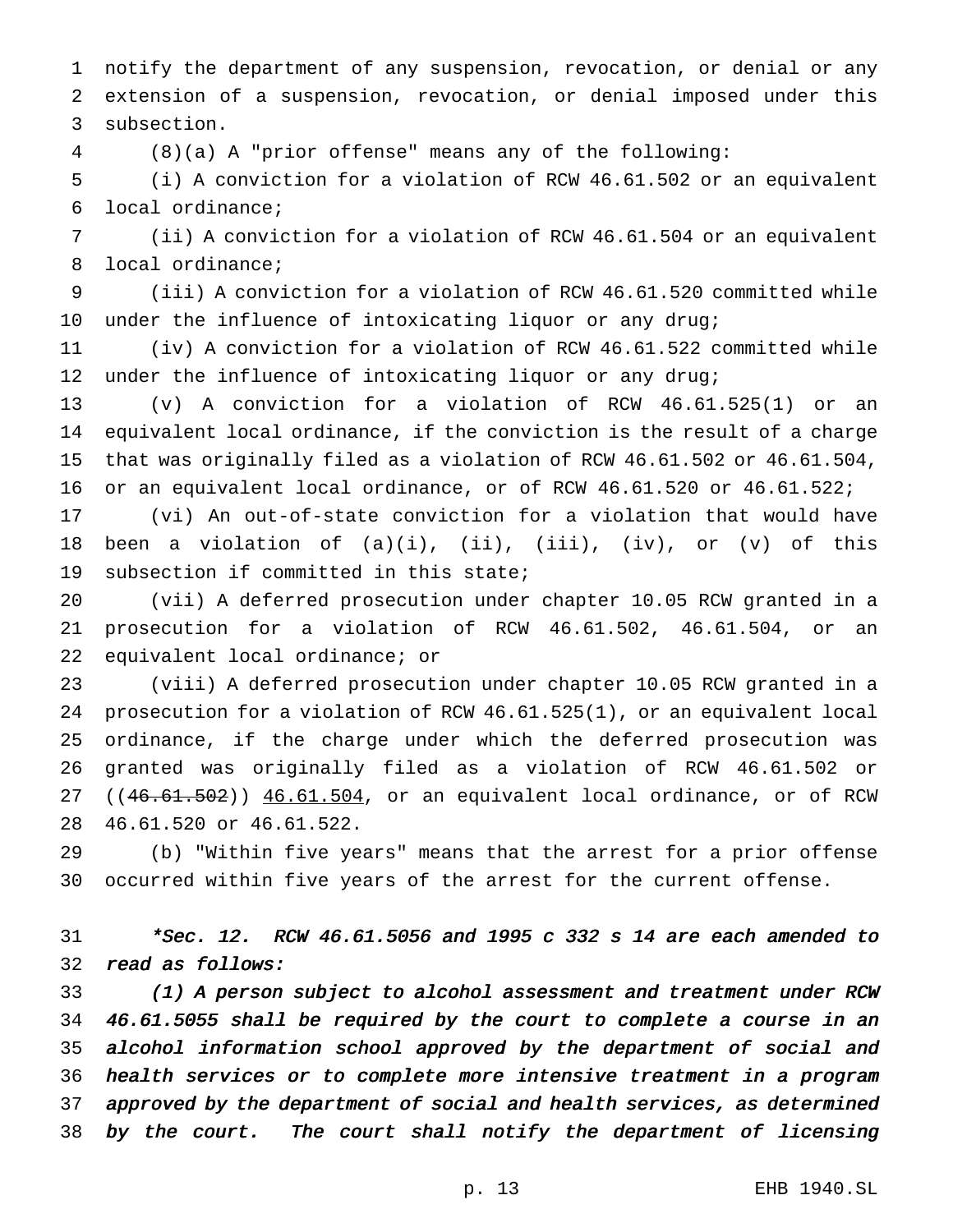whenever it orders <sup>a</sup> person to complete <sup>a</sup> course or treatment program under this section.

 (2) <sup>A</sup> diagnostic evaluation and treatment recommendation shall be prepared under the direction of the court by an alcoholism agency approved by the department of social and health services or <sup>a</sup> qualified probation department approved by the department of social and health 7 services. The agency shall consider and make a recommendation 8 concerning installation of an ignition interlock or other biological or 9 technical device on the offender's motor vehicle. A copy of the report shall be forwarded to the department of licensing. Based on the 11 diagnostic evaluation, the court shall determine  $(a)$  whether the person shall be required to complete <sup>a</sup> course in an alcohol information school 13 approved by the department of social and health services or more intensive treatment in <sup>a</sup> program approved by the department of social 15 and health services and (b) whether the person must have an ignition 16 interlock or other biological or technical device installed on his or 17 her vehicle.

18 (3) Standards for approval for alcohol treatment programs shall be 19 prescribed by the department of social and health services. The department of social and health services shall periodically review the costs of alcohol information schools and treatment programs.

 (4) Any agency that provides treatment ordered under RCW 46.61.5055, shall immediately report to the appropriate probation department where applicable, otherwise to the court, and to the department of licensing any noncompliance by <sup>a</sup> person with the conditions of his or her ordered treatment. The court shall notify the department of licensing and the department of social and health services of any failure by an agency to so report noncompliance. Any agency with knowledge of noncompliance that fails to so report shall be fined two hundred fifty dollars by the department of social and health services. Upon three such failures by an agency within one year, the department of social and health services shall revoke the agency's approval under this section.

 (5) The department of licensing and the department of social and health services may adopt such rules as are necessary to carry out this section.

**\*Sec. 12 was vetoed. See message at end of chapter.**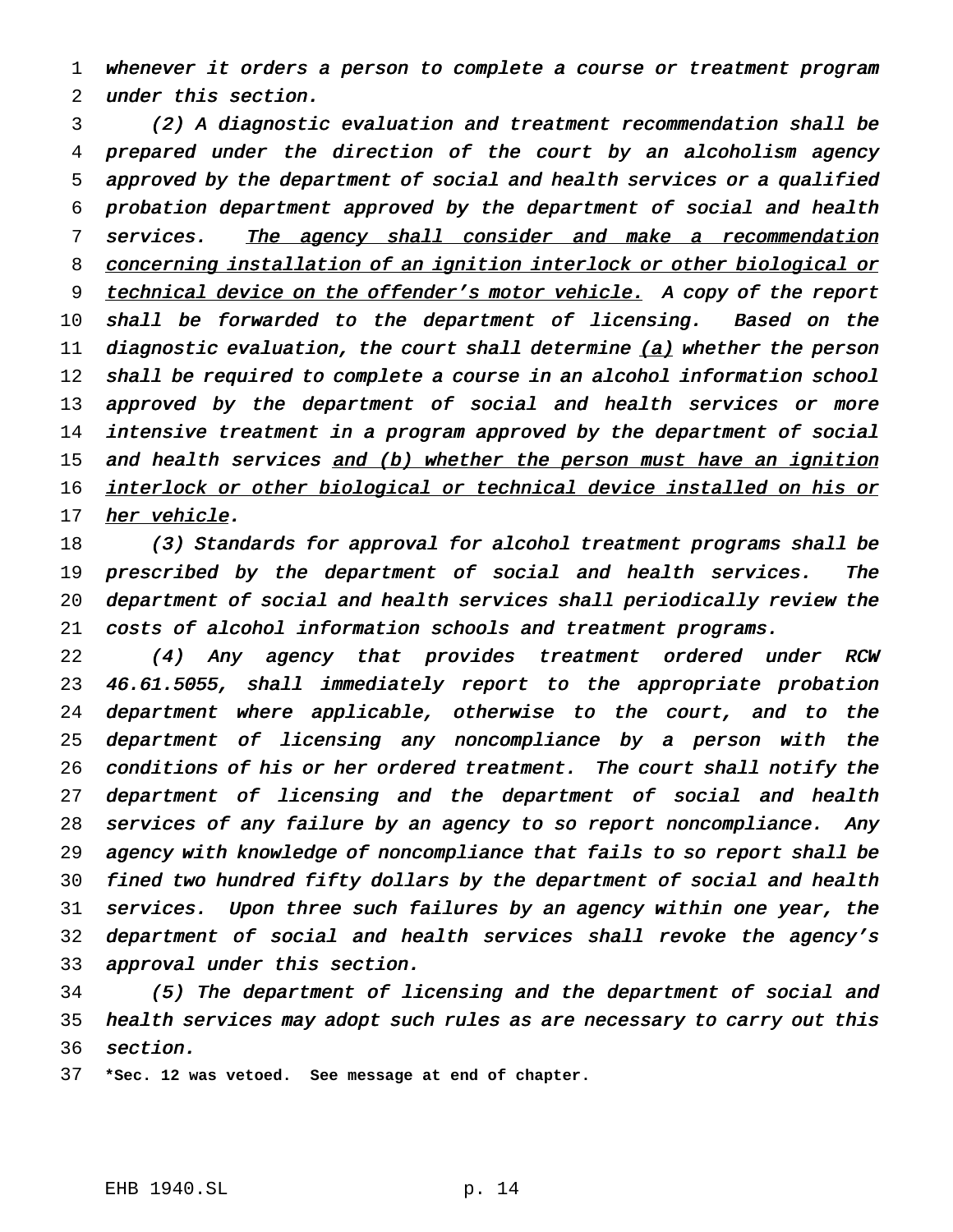**Sec. 13.** RCW 46.63.020 and 1996 c 307 s 6, 1996 c 287 s 7, 1996 c 93 s 3, 1996 c 87 s 21, and 1996 c 31 s 3 are each reenacted and amended to read as follows:

 Failure to perform any act required or the performance of any act prohibited by this title or an equivalent administrative regulation or local law, ordinance, regulation, or resolution relating to traffic including parking, standing, stopping, and pedestrian offenses, is designated as a traffic infraction and may not be classified as a criminal offense, except for an offense contained in the following provisions of this title or a violation of an equivalent administrative regulation or local law, ordinance, regulation, or resolution:

 (1) RCW 46.09.120(2) relating to the operation of a nonhighway vehicle while under the influence of intoxicating liquor or a controlled substance;

(2) RCW 46.09.130 relating to operation of nonhighway vehicles;

 (3) RCW 46.10.090(2) relating to the operation of a snowmobile while under the influence of intoxicating liquor or narcotics or 18 habit-forming drugs or in a manner endangering the person of another; (4) RCW 46.10.130 relating to the operation of snowmobiles;

 (5) Chapter 46.12 RCW relating to certificates of ownership and registration and markings indicating that a vehicle has been destroyed

or declared a total loss;

 (6) RCW 46.16.010 relating to initial registration of motor vehicles;

 (7) RCW 46.16.011 relating to permitting unauthorized persons to drive;

(8) RCW 46.16.160 relating to vehicle trip permits;

 (9) RCW 46.16.381 (6) or (9) relating to unauthorized use or acquisition of a special placard or license plate for disabled persons' parking;

 (10) RCW 46.20.021 relating to driving without a valid driver's license, unless the person cited for the violation provided the citing officer with an expired driver's license or other valid identifying documentation under RCW 46.20.035 at the time of the stop and was not in violation of RCW 46.20.342(1) or 46.20.420, in which case the violation is an infraction;

 (11) RCW 46.20.091 relating to false statements regarding a driver's license or instruction permit;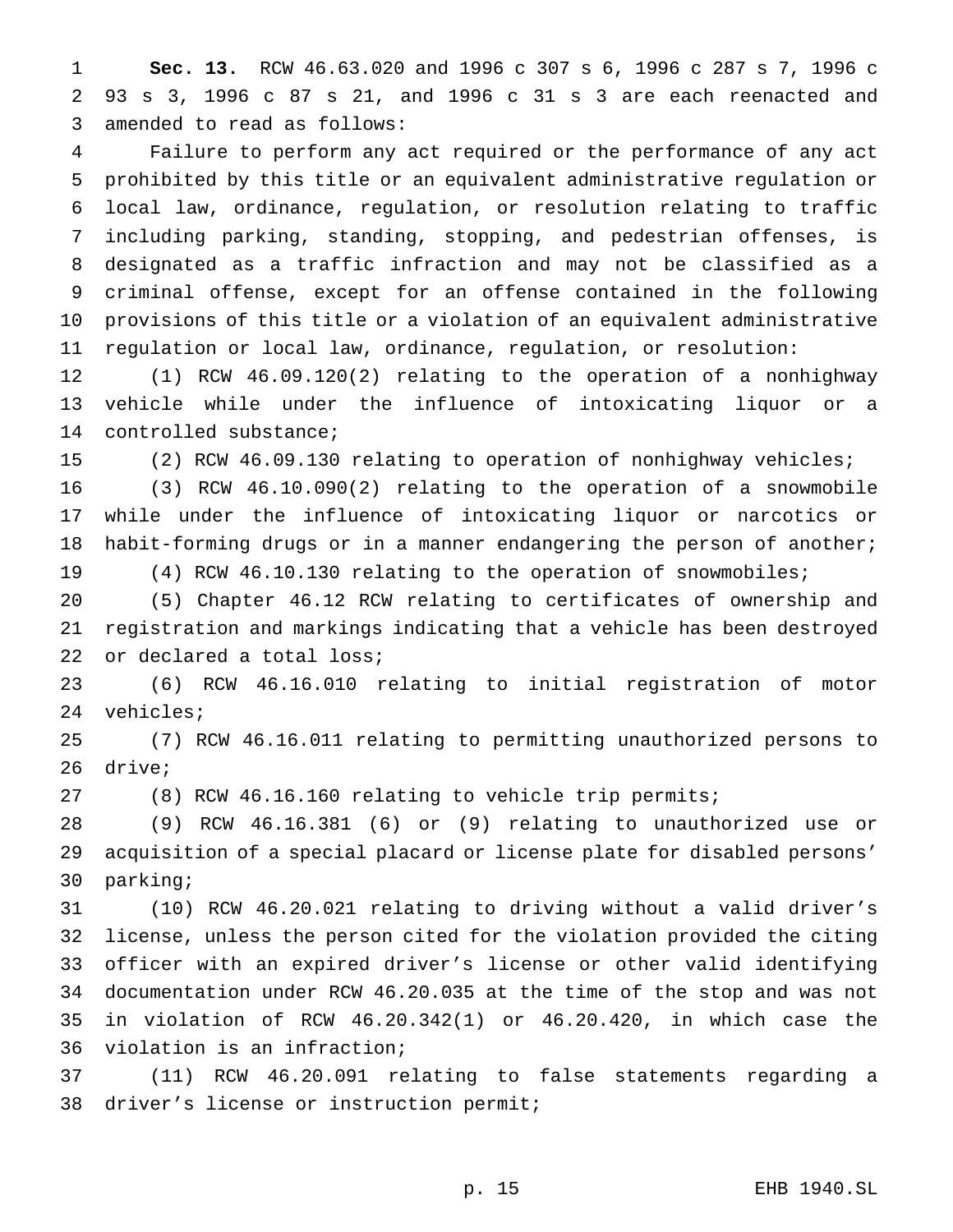(12) RCW 46.20.336 relating to the unlawful possession and use of a driver's license; (13) RCW 46.20.342 relating to driving with a suspended or revoked license or status; (14) RCW 46.20.410 relating to the violation of restrictions of an occupational driver's license; (15) RCW 46.20.420 relating to the operation of a motor vehicle with a suspended or revoked license; (16) RCW 46.20.740 relating to operation of a motor vehicle without an ignition interlock device in violation of a license notation that 11 the device is required; 12 (17) RCW 46.20.750 relating to assisting another person to start a vehicle equipped with an ignition interlock device;  $((+17))$   $(18)$  RCW 46.25.170 relating to commercial driver's licenses;  $((+18))$   $(19)$  Chapter 46.29 RCW relating to financial responsibility;  $((+19))$  (20) RCW 46.30.040 relating to providing false evidence of financial responsibility;  $((+20))$   $(21)$  RCW 46.37.435 relating to wrongful installation of sunscreening material;  $((+21+))$   $(22)$  RCW 46.44.180 relating to operation of mobile home pilot vehicles; ( $(\frac{22}{})$ ) (23) RCW 46.48.175 relating to the transportation of dangerous articles;  $((+23))$   $(24)$  RCW 46.52.010 relating to duty on striking an 27 unattended car or other property;  $((24))$   $(25)$  RCW 46.52.020 relating to duty in case of injury to or death of a person or damage to an attended vehicle;  $((+25))$   $(26)$  RCW 46.52.090 relating to reports by repairmen, 31 storagemen, and appraisers;  $((+26))$   $(27)$  RCW 46.52.100 relating to driving under the influence of liquor or drugs; ( $(\frac{27}{12})$ ) (28) RCW 46.52.130 relating to confidentiality of the driving record to be furnished to an insurance company, an employer, and an alcohol/drug assessment or treatment agency;  $((+28))$   $(29)$  RCW 46.55.020 relating to engaging in the activities of a registered tow truck operator without a registration certificate;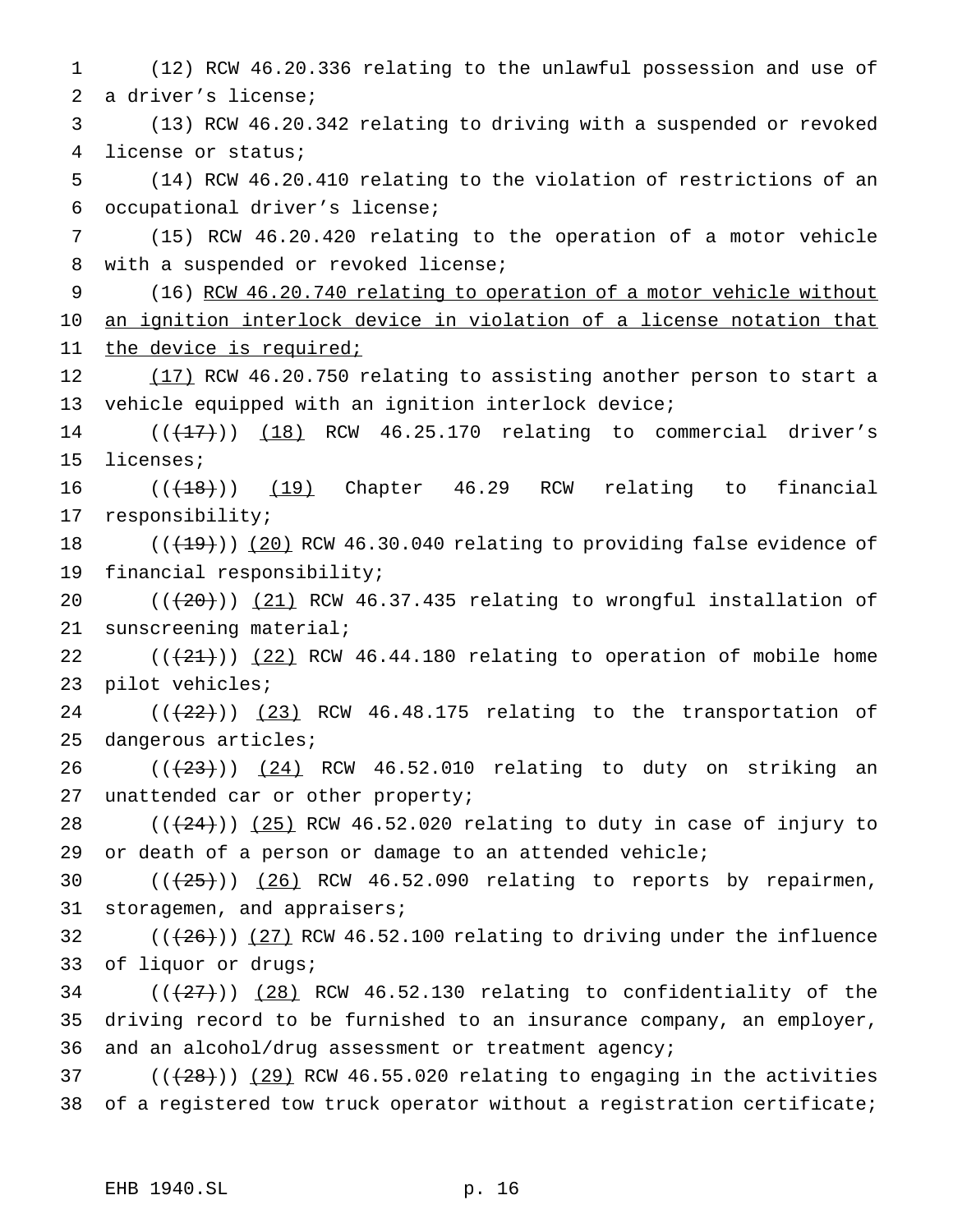1 (( $(29)$ )) (30) RCW 46.55.035 relating to prohibited practices by tow truck operators;

  $((+30))$   $(31)$  RCW 46.61.015 relating to obedience to police officers, flagmen, or fire fighters;

5  $((+31))$  (32) RCW 46.61.020 relating to refusal to give information to or cooperate with an officer;

 ( $(\frac{1}{32})$ ) (33) (RCW 46.61.022 relating to failure to stop and give identification to an officer;

9 (( $(33)$ )) (34) RCW 46.61.024 relating to attempting to elude pursuing police vehicles;

 $((+34))$   $(35)$  RCW 46.61.500 relating to reckless driving;

 $((+35))$   $(36)$  RCW 46.61.502 and 46.61.504 relating to persons under 13 the influence of intoxicating liquor or drugs;

 ( $(\overline{+36})$ )  $(37)$  RCW 46.61.503 relating to a person under age twenty-one driving a motor vehicle after consuming alcohol;

 $((+37))$  (38) RCW 46.61.520 relating to vehicular homicide by motor vehicle;

 $((+38))$   $(39)$  RCW 46.61.522 relating to vehicular assault;

19  $((+39))$   $(40)$  RCW 46.61.525(1) relating to first degree negligent driving;

 $((+40))$   $(41)$  RCW 46.61.527(4) relating to reckless endangerment of roadway workers;

23  $((+41))$   $(42)$  RCW 46.61.530 relating to racing of vehicles on highways;

 ( $(\frac{42}{})$ )  $(43)$  RCW 46.61.685 relating to leaving children in an unattended vehicle with the motor running;

 $((+43))$   $(44)$  RCW 46.64.010 relating to unlawful cancellation of or attempt to cancel a traffic citation;

 $((+44))$   $(45)$  RCW 46.64.048 relating to attempting, aiding, abetting, coercing, and committing crimes;

31 (( $(45)$ )) (46) Chapter 46.65 RCW relating to habitual traffic offenders;

33  $((+46))$   $(47)$  RCW 46.68.010 relating to false statements made to obtain a refund;

35  $((+47))$  (48) Chapter 46.70 RCW relating to unfair motor vehicle business practices, except where that chapter provides for the assessment of monetary penalties of a civil nature;

38  $((+48))$   $(49)$  Chapter 46.72 RCW relating to the transportation of passengers in for hire vehicles;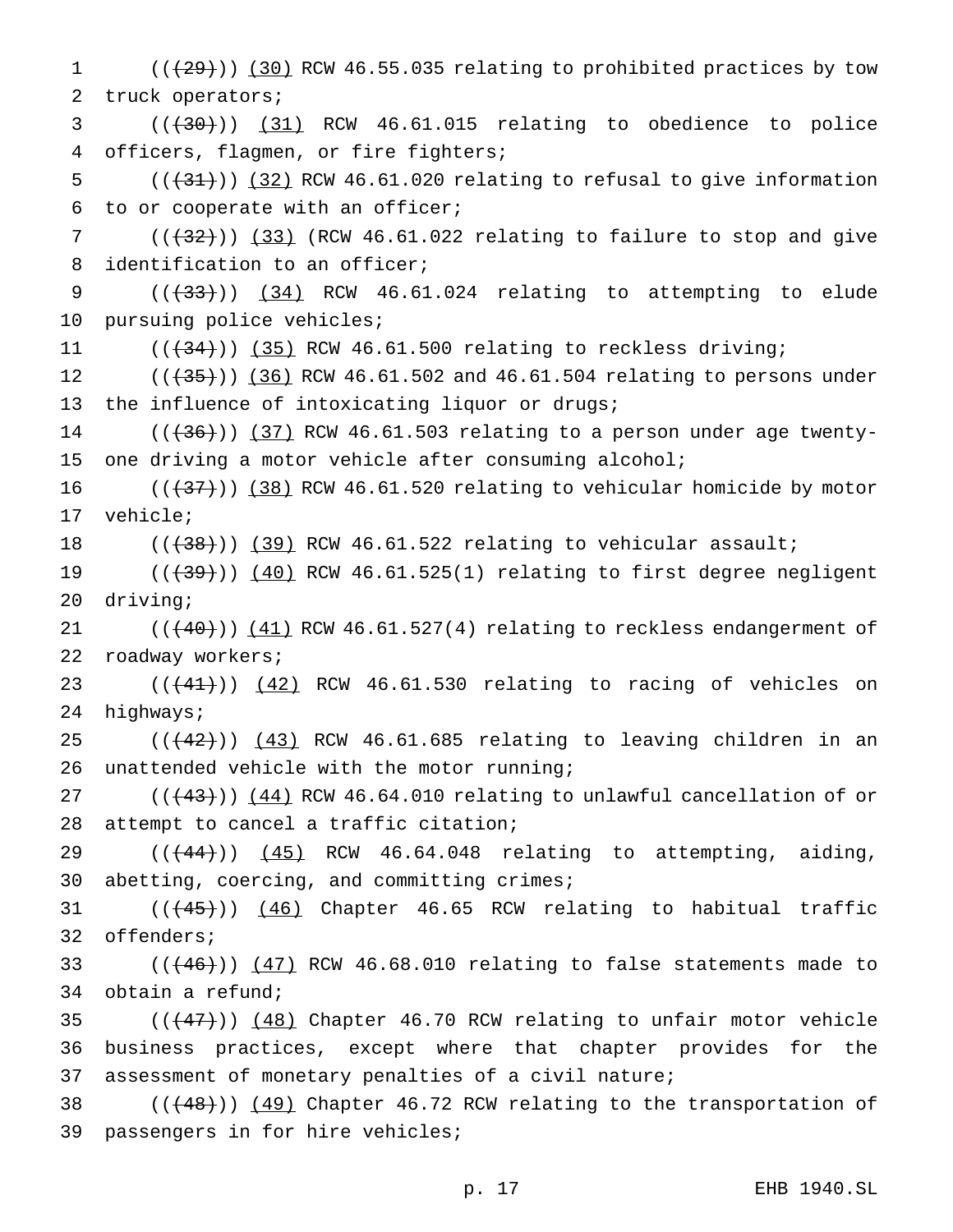1 (( $\left(49\right)$ ) (50) RCW 46.72A.060 relating to limousine carrier insurance;

 ( $(\overline{+50})$ )  $(51)$  RCW 46.72A.070 relating to operation of a limousine without a vehicle certificate;

5  $((+51))$   $(52)$  RCW 46.72A.080 relating to false advertising by a limousine carrier;

7 (( $(52)$ )) (53) Chapter 46.80 RCW relating to motor vehicle wreckers; 8 (( $\left(\frac{53}{1}\right)$ ) (54) Chapter 46.82 RCW relating to driver's training schools;

 $((+54))$  (55) RCW 46.87.260 relating to alteration or forgery of a cab card, letter of authority, or other temporary authority issued under chapter 46.87 RCW;

13 (( $\left($  ( $\left($   $\frac{1}{55}\right)$ ) (56) RCW 46.87.290 relating to operation of an unregistered or unlicensed vehicle under chapter 46.87 RCW.

 NEW SECTION. **Sec. 14.** RCW 46.20.730, as amended by this act, is recodified as a section in chapter 46.04 RCW.

 NEW SECTION. **Sec. 15.** This act takes effect January 1, 1998. Passed the House March 13, 1997. Passed the Senate April 11, 1997. Approved by the Governor April 26, 1997, with the exception of certain items that were vetoed. Filed in Office of Secretary of State April 26, 1997.

Note: Governor's explanation of partial veto is as follows:

 "I am returning herewith, without my approval as to sections 3, 4, 5, 6, 7, and 12, Engrossed House Bill No. 1940 entitled:

 "AN ACT Relating to driving while under the influence of liquor or drugs;"

 Engrossed House Bill No. 1940 expands the use of ignition interlock devices and increases the periods of license suspension or revocation and other penalties for people convicted of driving under the influence of alcohol or drugs (DUI). A number of jurisdictions, including Kitsap County, have found that ignition interlock devices allow DUI offenders to be closely monitored while granted limited driving privileges so that they may keep their jobs.

 I strongly support stiff sentences for drunk drivers and increasing the utilization of technology in this way. However, due to an oversight in the drafting of the bill, drivers who refuse to take a blood alcohol concentration test and lose their licenses could apply to get a "temporary restricted" license after only 90 days of suspension. This may encourage drunk drivers to refuse the tests as a way to avoid a DUI conviction, and to also get their driving privileges restored